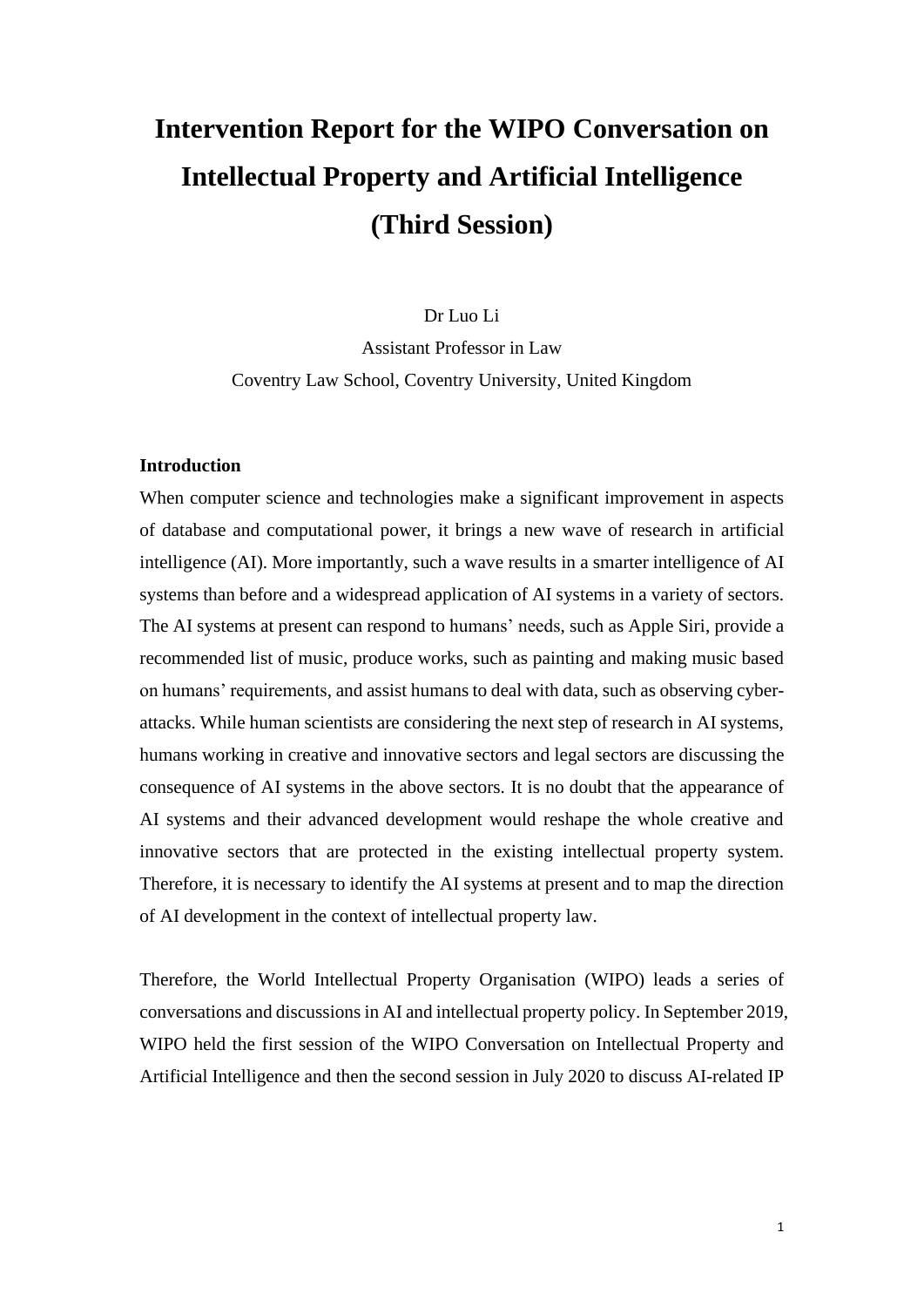issues in a draft issues paper published by WIPO.<sup>1</sup> On  $4<sup>th</sup>$  November 2020, WIPO will hold the third session of the Conversation. The issue of definition (please see below) is noticed and has been added to discuss from the second session. <sup>2</sup> Through the Conversation, WIPO tries to clarify the line lie between the two concepts: AI-assisted and AI-generated outputs, because they would lead to substantially different recognitions from an intellectual property perspective and thereby the following considerations: whether protection or not, and how.

#### **Issue 1: Definitions**

*9. This paper uses a number of terms such as "AI", "AI-generated", "autonomously generated by AI", "AI-assisted" etc. Many submissions commented that it would be helpful to have agreed definitions of these terms in order to facilitate the conversation on AI and IP.* 

*10. The following definitions have been used for the purpose of discussion:*

*11. "Artificial intelligence (AI)" is a discipline of computer science that is aimed at developing machines and systems that can carry out tasks considered to require human intelligence, with limited or no human intervention. For the purposes of this paper, AI generally equates to"narrow AI" which is techniques and applications programmed to perform individual tasks. Machine learning and deep learning are two subsets of AI. While the AI field is rapidly evolving it is not clear when the science will advance to higher levels of general artificial intelligence which is no longer designed to solve specific problems but to operate across a wide field of contexts and tasks.*

*12. "AI-generated" and "generated autonomously by AI" are terms that are used interchangeably and refer to the generation of an output by AI without human intervention. In this scenario, AI can change its behavior during operation to respond to unanticipated information or events. This is to be distinguished from "AI-assisted" outputs that are generated with material human intervention and/or direction.*

In the purpose of responding to the issue of definition, the report analyses the substantial development of AI systems in the past and at present as well as the next step that is predicted by scientists, together with examples of AI systems applied at each stage, to define the concept of "AI-supported", "AI-assisted" and "AI-generated".

#### **The Concept of "AI-supported"**

The author submitted WIPO Conversation on Intellectual Property and Artificial Intelligence Response for the second session of the Conversation and suggested using

<sup>1</sup> Draft Issues Paper on Intellectual Property Policy and Artificial Intelligence (2019) WIPO/IP/AI/2/GE/20/1  $\lt$ https://www.wipo.int/edocs/mdocs/mdocs/en/wipo\_ip\_ai\_2\_ge\_20/wipo\_ip\_ai\_2\_ge\_20\_1.docx> accessed 21 October 2020.

<sup>2</sup> Revised Issues Paper on Intellectual Property Policy and Artificial Intelligence (2020) WIPO/IP/AI/2/GE/20/1 REV. [<https://www.wipo.int/edocs/mdocs/mdocs/en/wipo\\_ip\\_ai\\_2\\_ge\\_20/wipo\\_ip\\_ai\\_2\\_ge\\_20\\_1\\_rev.pdf>](https://www.wipo.int/edocs/mdocs/mdocs/en/wipo_ip_ai_2_ge_20/wipo_ip_ai_2_ge_20_1_rev.pdf) accessed 21 October 2020.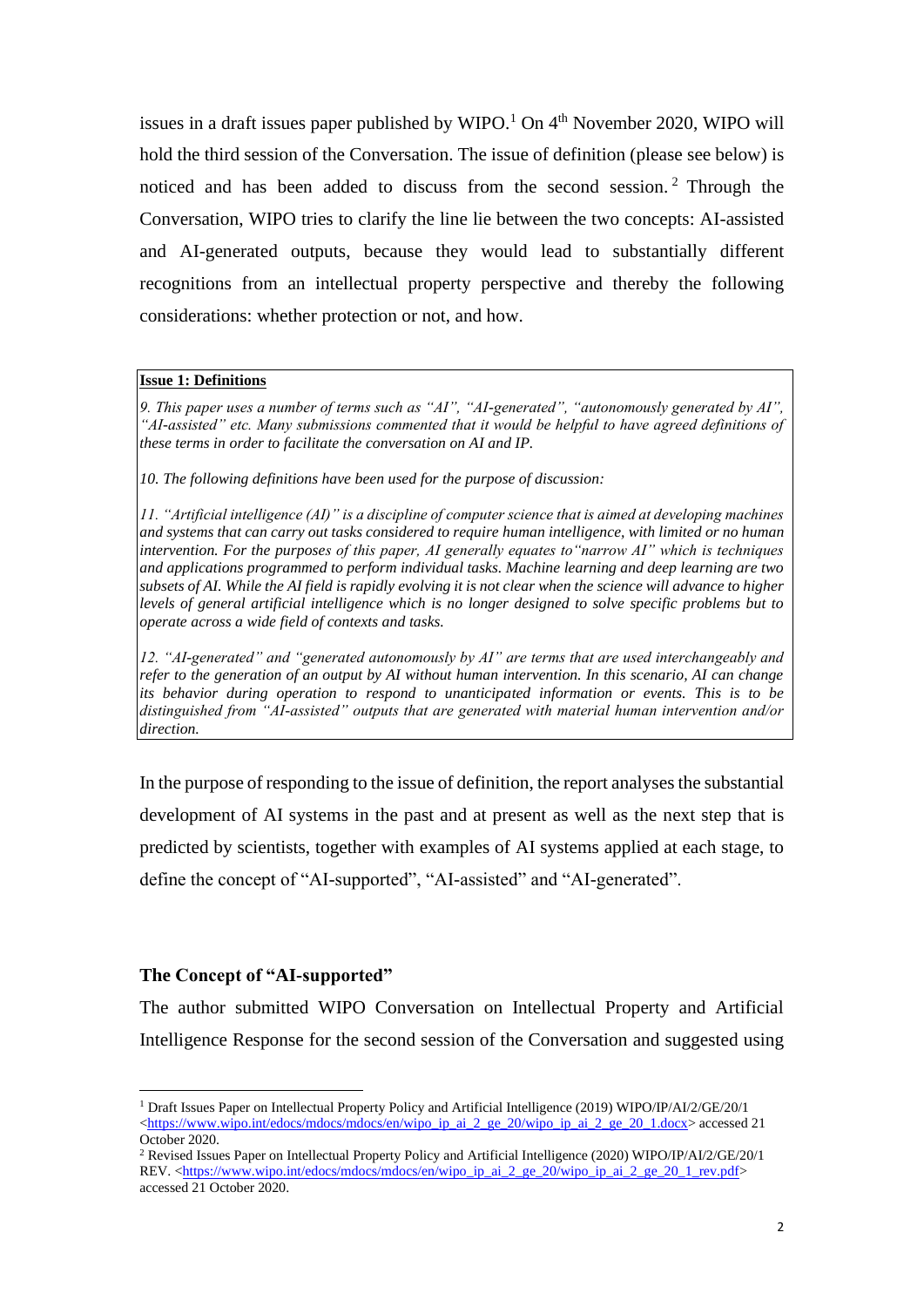the term "AI-supported" to point at outputs that embrace full material human intervention and/or direction.<sup>3</sup> In fact, the term "AI supported" seems to match the status of the first-wave AI systems.

The first-wave AI systems are to solve hard problems and they are characterised as systems based on "handcrafted knowledge" in the presentation made by John Launchbury, the Director of the Information Innovation Office (I2O) at the Defense Advanced Research Projects Agency (DARPA) in the United States Department of Defense.<sup>4</sup> Basically, the first-wave AI systems are rule-based systems and human engineers define the rules for AI systems to follow. An example is Turbo Tax that the tax lawyers or accountants convert the complex tax codes into rules so the AI systems just need work based on these rules. According to Launchbury's opinion, such AI systems do not have learning capability, are very poor in handling any uncertainties and could only reason those narrowly defined problems.<sup>5</sup> Therefore, it can be said the firstwave AI systems are just machines following rules that are defined by humans. They are no substantial difference from those electronic tools or equipment that humans utilise. The results made by AI are predictable by humans. From this perspective, the term "AI-supported outputs" is defined in the report as outputs produced by a rulebased computer system that fully follows the rules defined by humans, without the substantial intelligent ability (which embraces learning, perceiving, abstracting and reasoning). In this case, humans are authors/inventors of AI-supported outputs because the outputs are completely resulted from humans' full material intervention.

# **The Concept of "AI-assisted"**

Launchbury characterised the second-wave in AI as systems based on "statistical learning".<sup>6</sup> Compared with the first-wave AI systems, the second-wave AI systems become more intelligent due to its capability of using statistical methods. There are three pillars that led to the success of the tide of AI, which are respectively data,

<sup>3</sup> Luo Li, WIPO Conversation on Intellectual Property and Artificial Intelligence Response (2020) [<https://www.wipo.int/export/sites/www/about-ip/en/artificial\\_intelligence/conversation\\_ip\\_ai/pdf/ind\\_li.pdf>](https://www.wipo.int/export/sites/www/about-ip/en/artificial_intelligence/conversation_ip_ai/pdf/ind_li.pdf) accessed 21 October 2020.

<sup>4</sup> John Launchbury, 'DARPA Perspective on AI' (Defense Advanced Research Projects Agency) [<https://www.darpa.mil/about-us/darpa-perspective-on-ai>](https://www.darpa.mil/about-us/darpa-perspective-on-ai) accessed 21 October 2020.

<sup>5</sup> ibid.

<sup>6</sup> ibid.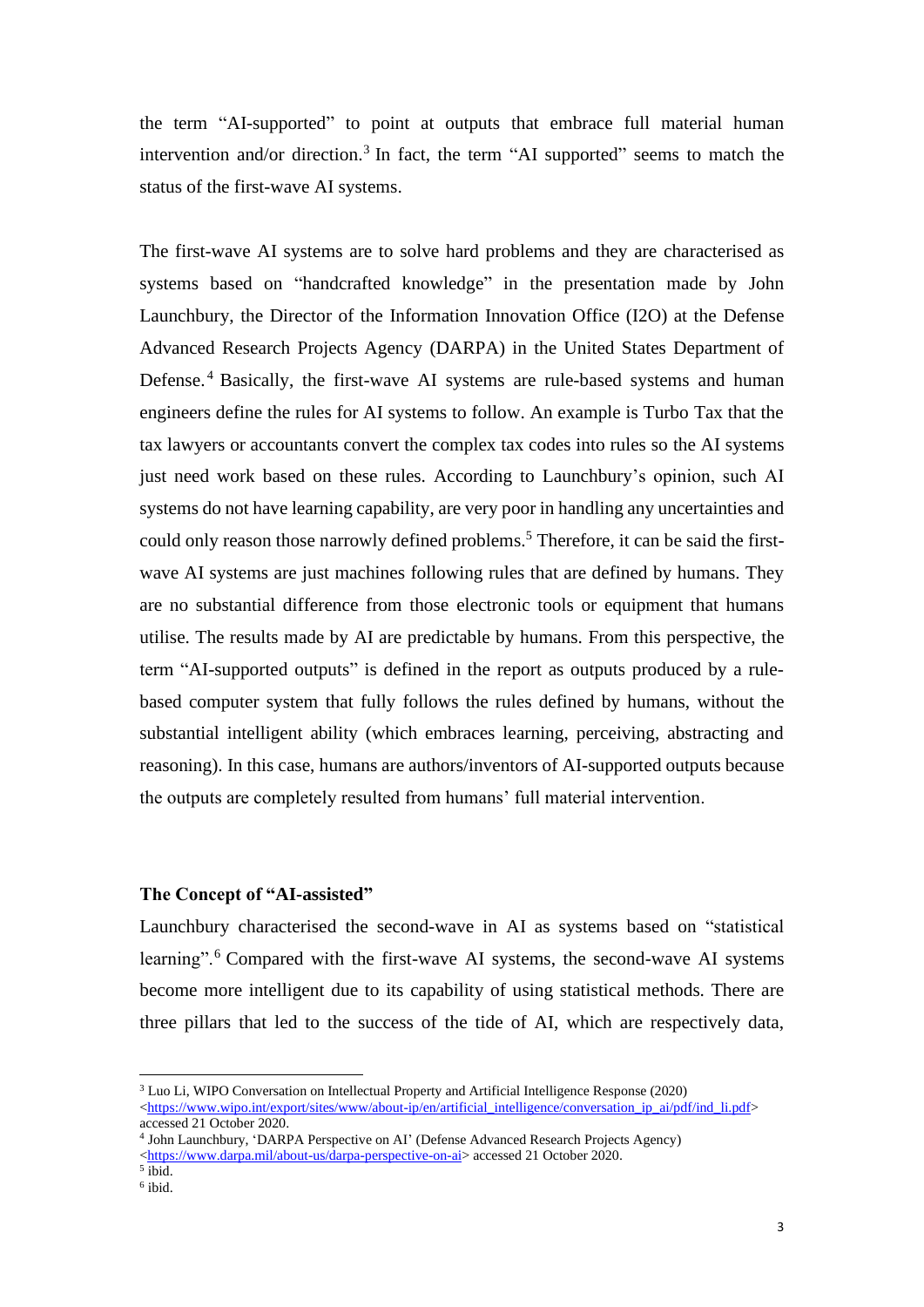algorithms and computational power. The second-wave AI systems have significant development relying on the advanced improvement of the above two pillars: data and computational power as well as better models of algorithms than before. The rising big data and internet technology build up a giant database, which is a perfect machine learning hub. The more data the AI systems could obtain, the wider and depth knowledge AI systems could learn and therefore the more accurate outputs they produce. The second pillar of the success of AI systems is computational power, which means computational capacity. An improved computational capacity in the secondwave AI systems mainly relies on rapid development of computer hardware. In 2012, Alex Krizhevsky and Ilya Sutskever won Large Scale Visual Recognition Challenge 2012 by using Graphic Processing Unit (GPU) for model training of deep learning.<sup>7</sup> This revolutionary utilisation largely accelerates the efficiency of computer processing and breaks through the bottleneck of computer power. This is because the processing speed of GPU is super faster than that of the traditional central processing unit (CPU). Later, Google develops the Tensor Processing Unit (TPU) which is even faster than  $GPU.<sup>8</sup>$ 

Besides, although the core of the algorithm has no substantial difference from the previous tide of AI in the 1980s as it is still the models based on neural networks, the algorithm at present is improved than before. The algorithm at present is characterised by deep neural networks achieving deep learning and a better understanding of the relationship among massive data. The second-wave AI systems have capabilities to define rules through clustering and classifications of massive data – this is significantly different from the first-wave AI system. Meanwhile, the present AI systems can use those defined models to predict and make decisions by themselves to some extent. Examples of applications include observing real-time cyber-attacks, Apple Siri, Google text analysis, image recognition and some AI music software such as Amper Score<sup>9</sup> and 哼趣.<sup>10</sup> These AI systems start to produce outputs that humans cannot predict exactly,

<sup>7</sup> Nina Haikara, How to evaluate machine learning? U of T research supports latest benchmark initiative (2018) [<https://www.utoronto.ca/news/how-evaluate-machine-learning-u-t-research-supports-latest-benchmark-initiative>](https://www.utoronto.ca/news/how-evaluate-machine-learning-u-t-research-supports-latest-benchmark-initiative) accessed 25 October 2020.

<sup>8</sup> Tony Peng, Google's TPU Chip Goes Public in Challenge to Nvidia's GPU (12 February 2018) [<https://medium.com/syncedreview/googles-tpu-chip-goes-public-in-challenge-to-nvidia-s-gpu-78ced56776b5>](https://medium.com/syncedreview/googles-tpu-chip-goes-public-in-challenge-to-nvidia-s-gpu-78ced56776b5) accessed 25 October 2020.

<sup>&</sup>lt;sup>9</sup> Amber Score [<https://www.ampermusic.com/>](https://www.ampermusic.com/) accessed 23 October 2020.

<sup>&</sup>lt;sup>10</sup> An AI music software in China could generate music based on a short humming of the human users and then constitute a completed music embracing both human-made melody and AI-produced melody.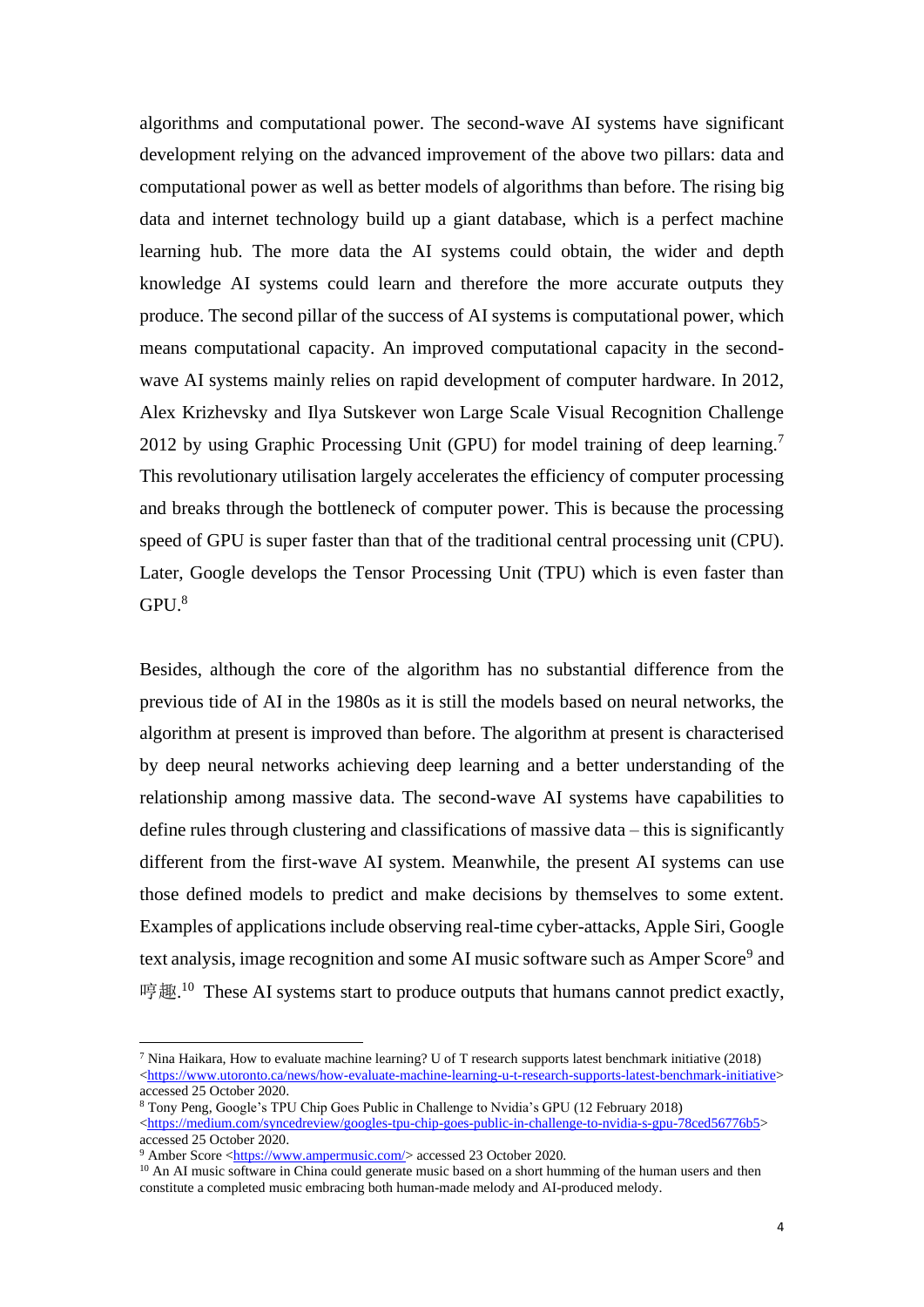which result that humans have an impression that AI systems are intelligent and can "create" or "invent" things and therefore raise many fears about AI replacing humans in innovation and creations as well as many discussions on whether AI-produced outputs qualify intellectual property protection.

However, it can be seen that the second-wave AI systems at present are still in the statistical learning stage. In other words, they do not have the contextual capability, are not able to learn by understanding the real-world, have minimal reasoning ability and do not have the abstracting ability. The above four features that second-wave AI systems lack toward the ability of creativity and innovation required by the intellectual property system. Although artificial intelligence uses the word "intelligence" but it is not equivalent the same as human intelligence. In psychology and neuroscience, the term "intelligence" tends to 'converge around similar notions designed to capture the essence of this psychological factor'. <sup>11</sup> Humans can perceive the surrounded environment, communication, memorizing past as well as innovation and creation because of the ability to integrate them in some way. With this ability, humans can select, adapt and even change things when selection and adaptation are not available and 'explore novel tactics when reward contingencies change… and face unpredictable socioecological challenges over a long lifespan'.<sup>12</sup> The actions of selection, adaptation, changing and exploring novel ones toward an increased level of creativity and innovation. The theory of psychology identifies the two concepts of creativity and intelligence would overlap or interact.<sup>13</sup> AI systems at present with the ability of statistical learning based on provided data is not intelligent enough to do the equivalent creative/innovative tasks as that of humans. All resources that AI systems could learn and use for their selection, prediction and decision-making are data supplied by humans. In other words, AI systems could only rely on historical data to define the rules and then give their choices and predicted results but not able to do so beyond data. They do not have full freedom to select, predict and more importantly they are not able to really understand and explain the information in the data and then toward imagination in the

<sup>&</sup>lt;sup>11</sup> Roberto Colom et al., 'Human Intelligence and Brain Networks', (2010) 12 Dialogues Clinical Neuroscience 4 [<https://www.ncbi.nlm.nih.gov/pmc/articles/PMC3181994/>](https://www.ncbi.nlm.nih.gov/pmc/articles/PMC3181994/) accessed 23 October 2020.

<sup>&</sup>lt;sup>12</sup> Chet Sherwood et al., 'A Natural History of the Human Mind: Tracing Evolutionary Changes in Brain and Cognition', (2008) 212 Journal of Anatomy 4 [<https://www.ncbi.nlm.nih.gov/pmc/articles/PMC3181994/>](https://www.ncbi.nlm.nih.gov/pmc/articles/PMC3181994/) accessed 23 October 2020.

<sup>13</sup> Arthur Cropley, 'Definitions of Creativity' in Mark Runco and Steven Pritzker (eds), Encyclopaedia of Creativity (3rd, Elsevier 2020) 319–320.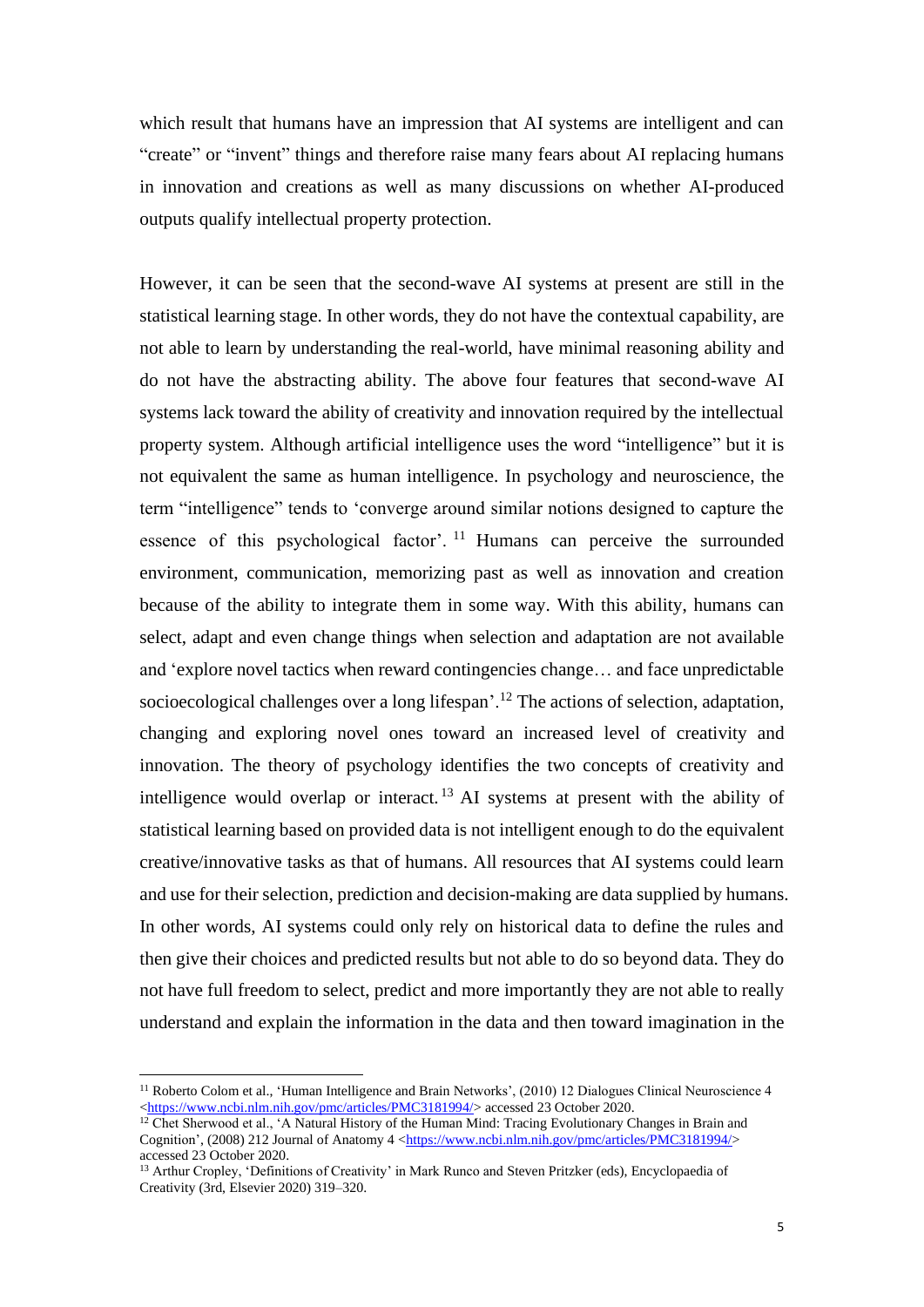whole limited decision-making process. This is also why many computer scientists call such AI systems narrow AI because they are good at specific and well-defined tasks but seems nothing else.

Furthermore, whether or not AI systems can make limited decision-making (or called as limited freedom of creativity/innovation) also depends on an algorithm designed by humans. If the algorithm designed by human engineers sets concrete parameters, then AI produced outputs would be the same as long as users input the same conditions; if the designed algorithm is set by abstract parameters, then AI produced outputs may be different while the same conditions are input each time but such outputs could only embrace features that AI learned from the provided data but would not embrace any feature outside of the data.

Obviously, in the first situation, outputs made by AI systems have no substantial difference from that of AI-supported outputs (the one the report discussed previously) except an added function of defining rules by themselves rather than defining by humans. This is because AI systems are restricted by concrete parameters setting in the algorithm, which results that AI systems are not allowed to give any other choices. It can imagine that three human authors may write different pieces of works when given a proposition composition, but technically AI systems cannot produce different outputs based on proposed conditions given by human users. The second situation is engineers set abstract parameters in the algorithm, so AI systems are given limited freedom to make their own decision and humans are not able to expect an exact resulting output in advance. For outputs made by AI systems in the second situation, the report calls them AI-assisted outputs. However, the process of creation is clumsy and degree of creativity is very limited. The following examples of AI systems applied in the creative industries may explain the ability that second-wave AI systems have in producing outputs.

#### MuseNet:

Open AI announced MuseNet that its users could create a piece of four-minute length music by utilising ten different musical instruments, combining different music styles from country to Beatles. However, its website states that 'MuseNet was not explicitly programmed with our understanding of music, but instead discovered patterns of harmony, rhythm, and style by learning to predict the next token in hundreds of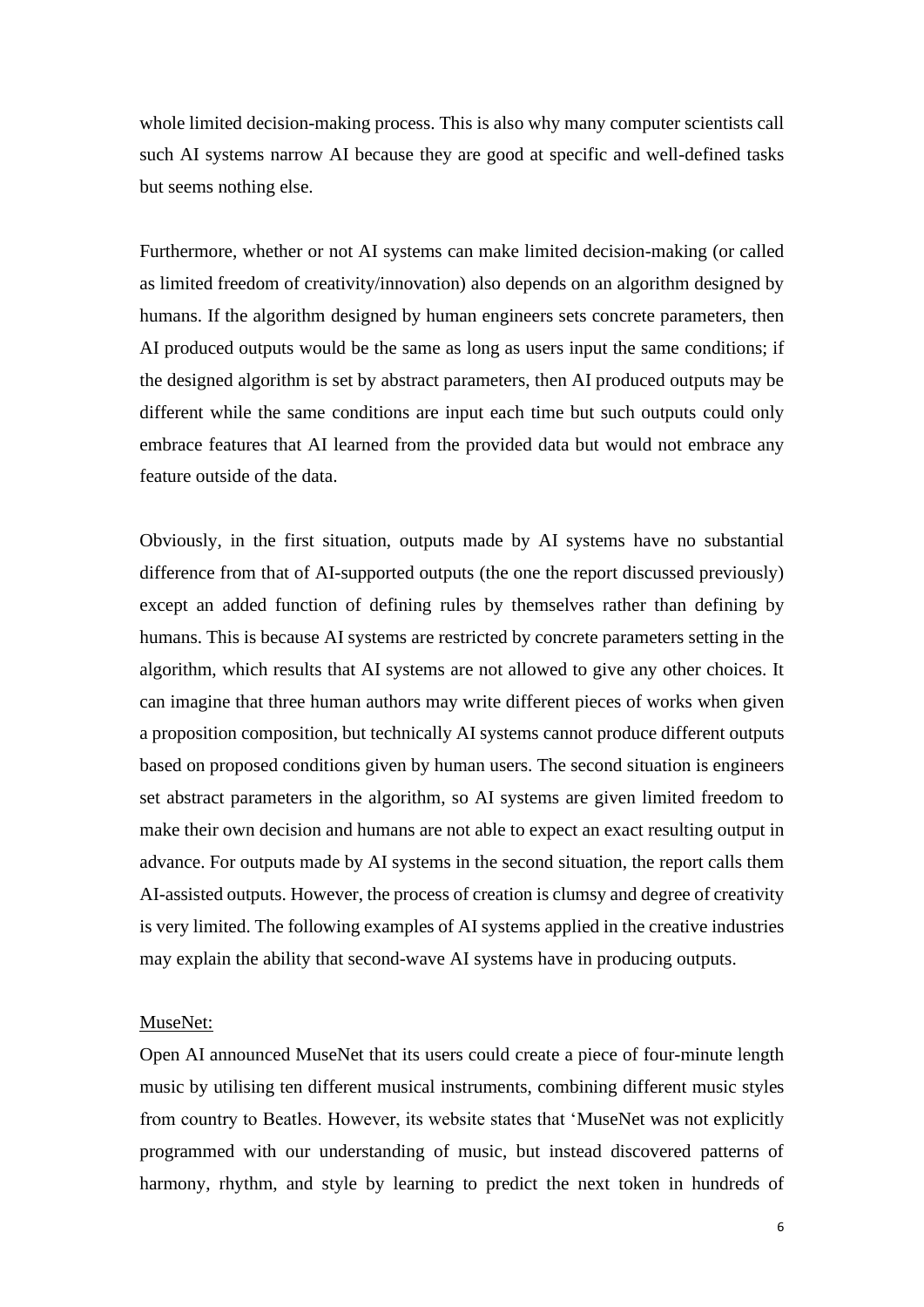thousands of MIDI files'. <sup>14</sup> This approach that AI uses is more like to produce outputs by embracing features of existing data (this is based on statistical learning and analysis), which is different from humans' traditional understanding that music creation is an expression of emotion and an export from human creators' understanding, feeling and responding to the surrounded environment and the real world (this refers to imagination and appearance of internal and mental activities).

## Neural Style Transfer (NST)

Another example is the application of neural style transfer (NST) in images. NST is an optimization technique that blends a content image and a style reference image (eg. Vincent Van Gogh's The Starry Night) to make an image looking at the content image but with a style of The Starry Night for example.<sup>15</sup> Like the MuseNet, a key ability for NST is to pick up features from the style reference image and re-apply them into the content image to form an image with such artistic style. This newly formed image preserves the overall layout of the content image during the style transfer<sup>16</sup> but brings its audience a different artistic appreciation. For the details about the images applying NST, please check the links at footnotes 13 and 14.

#### Generative Adversarial Networks (GANs)

In February 2018, a Paris-based collective Obvious sold its AI-produced painting "Le Comte de Belamy" to an art collector Nicolas Laugero-Lasserre for 10,000 euro. Later, the Obvious sold another AI made painting "Portrait of Edmond Belamy" for 432, 500 dollars through Christie's in New York.<sup>17</sup> This is also the first auction for AI-produced works of art in the large auction house. The AI system that is applied to produce the above two paintings is called Generative Adversarial Networks (GANs), which are powerful generative models. The central idea of GANs is 'the joint optimization of two

[1.aspx>](https://www.christies.com/features/A-collaboration-between-two-artists-one-human-one-a-machine-9332-1.aspx) access 23 October 2020.

<sup>&</sup>lt;sup>14</sup> OpenAI, MuseNet [<https://openai.com/blog/musenet/>](https://openai.com/blog/musenet/) access 23 October 2020.

<sup>15</sup> Amir Semmo, Tobias Isenberg and Jürgen Döllner, 'Neural Style Transfer: A Paradigm Shift for Image-based Artistic Rendering?' (NPAR'17: Proceedings of the International Symposium on Non-Photorealistic Animation and Rendering, Los Angeles, July 2017) [<https://hal.inria.fr/hal-01527495/file/exp-](https://hal.inria.fr/hal-01527495/file/exp-meta2017_authors_version2_optimized.pdf)

[meta2017\\_authors\\_version2\\_optimized.pdf>](https://hal.inria.fr/hal-01527495/file/exp-meta2017_authors_version2_optimized.pdf) access 23 October 2020. <sup>16</sup> Xiaochang Liu et al., 'Depth-aware Neural Style Transfer' (NPAR'17: Proceedings of the International Symposium on Non-Photorealistic Animation and Rendering, Los Angeles, July 2017)

[<sup>&</sup>lt;https://users.cs.cf.ac.uk/Yukun.Lai/papers/depth\\_style\\_transfer.pdf>](https://users.cs.cf.ac.uk/Yukun.Lai/papers/depth_style_transfer.pdf) access 23 October 2020. <sup>17</sup> 'Is Artificial Intelligence Set to Become Art's Next Medium?' (Christie's, 12 December 2018) [<https://www.christies.com/features/A-collaboration-between-two-artists-one-human-one-a-machine-9332-](https://www.christies.com/features/A-collaboration-between-two-artists-one-human-one-a-machine-9332-1.aspx)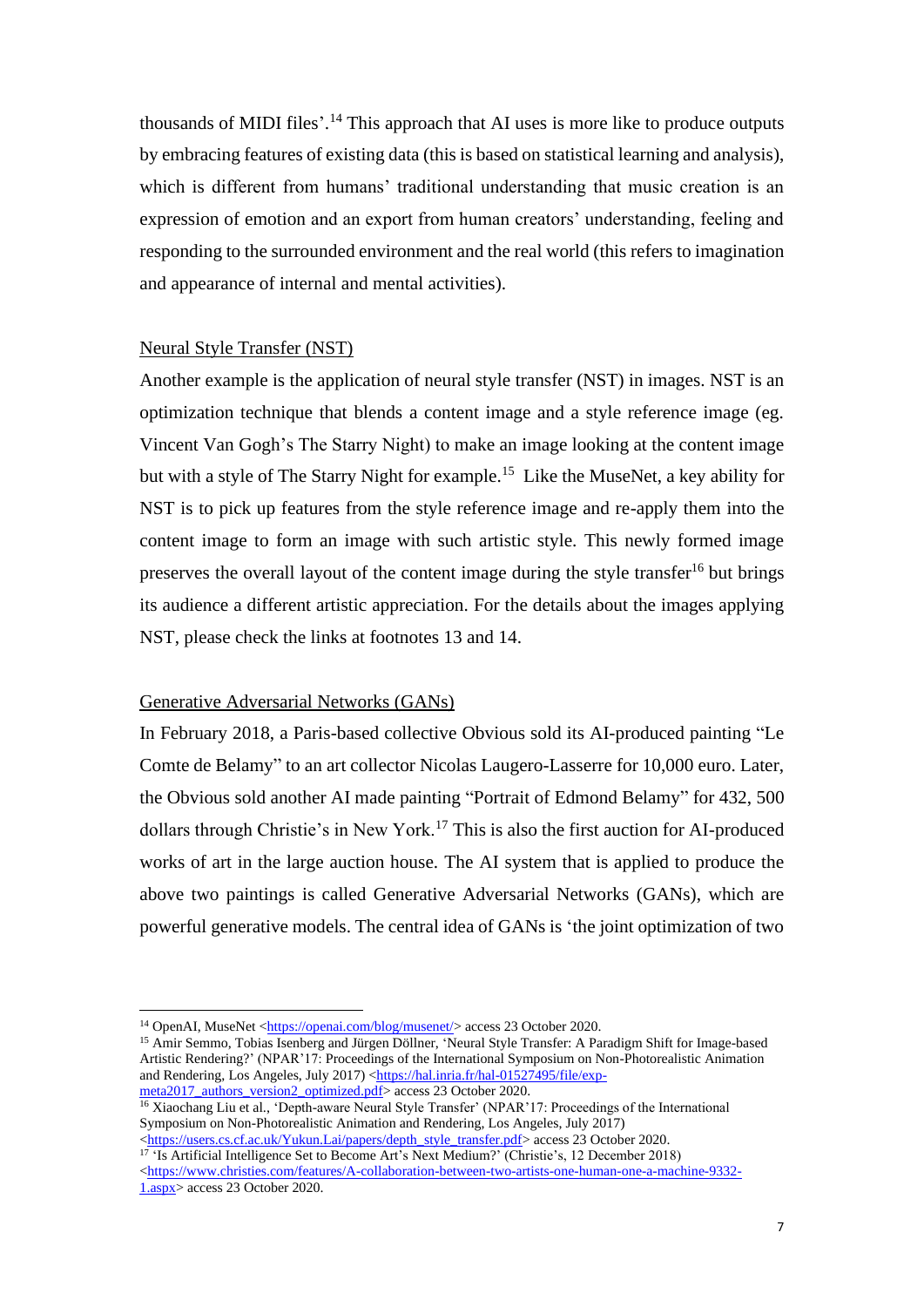neural networks with opposing goals'.<sup>18</sup> GANs embrace two networks: 'the first one is a generator network …[which] is jointly optimized with a second, adversarial network, called the discriminator network'.<sup>19</sup> The working model is that the generator needs to generate outputs that the discriminator is not able to 'distinguish from a dataset of real examples … if the discriminator can easily distinguish the generator's outputs from samples in the real dataset, the weights of the generator need to be adjusted accordingly'. 20

Dr. Hugo Caselles-Dupré who is working with GANs introduced that the engineers insert 15,000 painting portraits between the 14th century to the  $20<sup>th</sup>$  for GANs model training.<sup>21</sup> The generator makes painting based on data whereas the discriminator's mission is to point out the difference between human-made painting and the generatormade one. The generator learns from every single failure until produces an image that can fool the discriminator. From this perspective, the whole process is likely to make a painting by thousand times of modification until this painting looks like real-life portraits. To some extent, it can be said this resulting output is a new artwork but its producing process is clumsy and subverts human's imagination on how an image is painted.

## Creative Adversarial Networks (CANs)

Ahmed Elgammal, the Director of the Art and Artificial Intelligence Lab at Rutgers University works with a system named Creative Adversarial Networks (CANs) which modifies 'GAN's objective to make it able to generate creative art by maximizing deviation from established styles while minimizing deviation from art distribution'.<sup>22</sup> Elgammal argued that GANs is emulative and not creative whereas their proposed CANs can create<sup>23</sup> by assessing three criteria: 'the ability to produce novel artifacts (imagination), the ability to generate quality artifacts (skill), and the ability to assess its

<sup>&</sup>lt;sup>18</sup> Jelmer M.Wolterink et al., 'Deep learning: Generative adversarial networks and adversarial methods' in Kevin Zhou (eds), Handbook of Medical Image Computing and Computer Assisted Intervention (Elsevier 2020) 548.  $19$  ibid.

 $20$  ibid.

 $21$  above n 17.

<sup>&</sup>lt;sup>22</sup> Ahmed Elgammal et al., 'CAN: Creative Adversarial Networks Generating "Art" by Learning About Styles and Deviating from Style Norms' (Eighth International Conference on Computational Creativity, Atlanta, June 2017) [<https://arxiv.org/pdf/1706.07068.pdf>](https://arxiv.org/pdf/1706.07068.pdf) accessed 25 October 2020.

 $23$  ibid 5–6.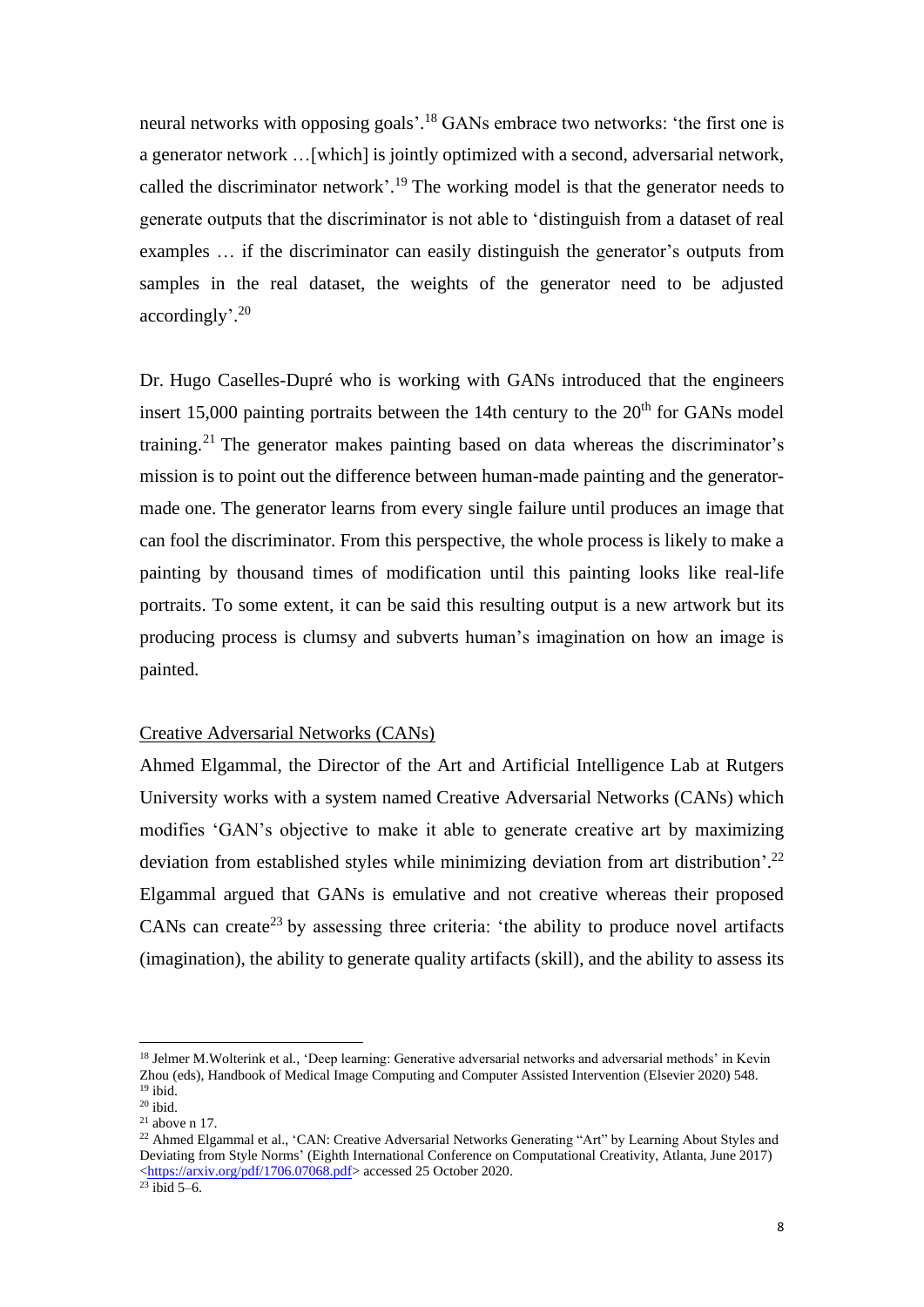own creation'.<sup>24</sup> Elgammal pointed out CANs can produce novel artifacts because 'the interaction between the two signals that derive the generation process is designed to force the system to explore creative space to find solutions that deviate from established styles but stay close enough to the boundary of art to be recognized as art'. <sup>25</sup> This shows that CANs try to abstract what they learned and then to explore space that they are given in the purpose of producing art outputs. However, CANs ability to abstract is still limited since they are still based on massive data feeding.

It can be seen that second-wave AI systems must rely on data to do the statistic learning and analysis but they are not able to produce things beyond the data even if they have limited decision-making ability. This betrays the principle of creativity and innovation: full freedom of creativity/innovation without restriction. Besides, the whole creation process of AI systems at present is through massive data analysis, rule defining and prediction as well as trial-error learning, which is more likely a substantial mechanical process rather than an expression of imagination, emotion and feeling or a responding and understanding to the surrounded environment. In other words, the AI systems in this stage do not have mature ability to abstract training data and explain them with their own understanding but still stay a narrowly defining. Material human intervention appears in every stage of the production process (from data that is for AI learning and selecting to algorithm settings that is to determine the resulting outputs). In this case, humans' contribution is still in the central status and AI's efforts are in an assisted status. Nevertheless, it is still worthy noticing AI systems' decision-making ability and those outputs that are not predictable exactly by humans made through such decision-making, because these show the outputs is in-and-out of human control to some extent, which may prove sort of substantial contributions from AI systems distinguishing them from AI-supported outputs. The question is, however, whether the feature of limited decision-making should be treated as limited degree of creativity or secondary creativity and if the answer is positive then how to give appropriate protection to such substantial contribution.

<sup>&</sup>lt;sup>24</sup> ibid 20. see also Simon Colton, 'Creativity Versus the Perception of Creativity in Computational Systems' (AAAI Spring Symposium: Creative Intelligent Systems, Stanford, California, March 2008).  $25$  ibid 20–21.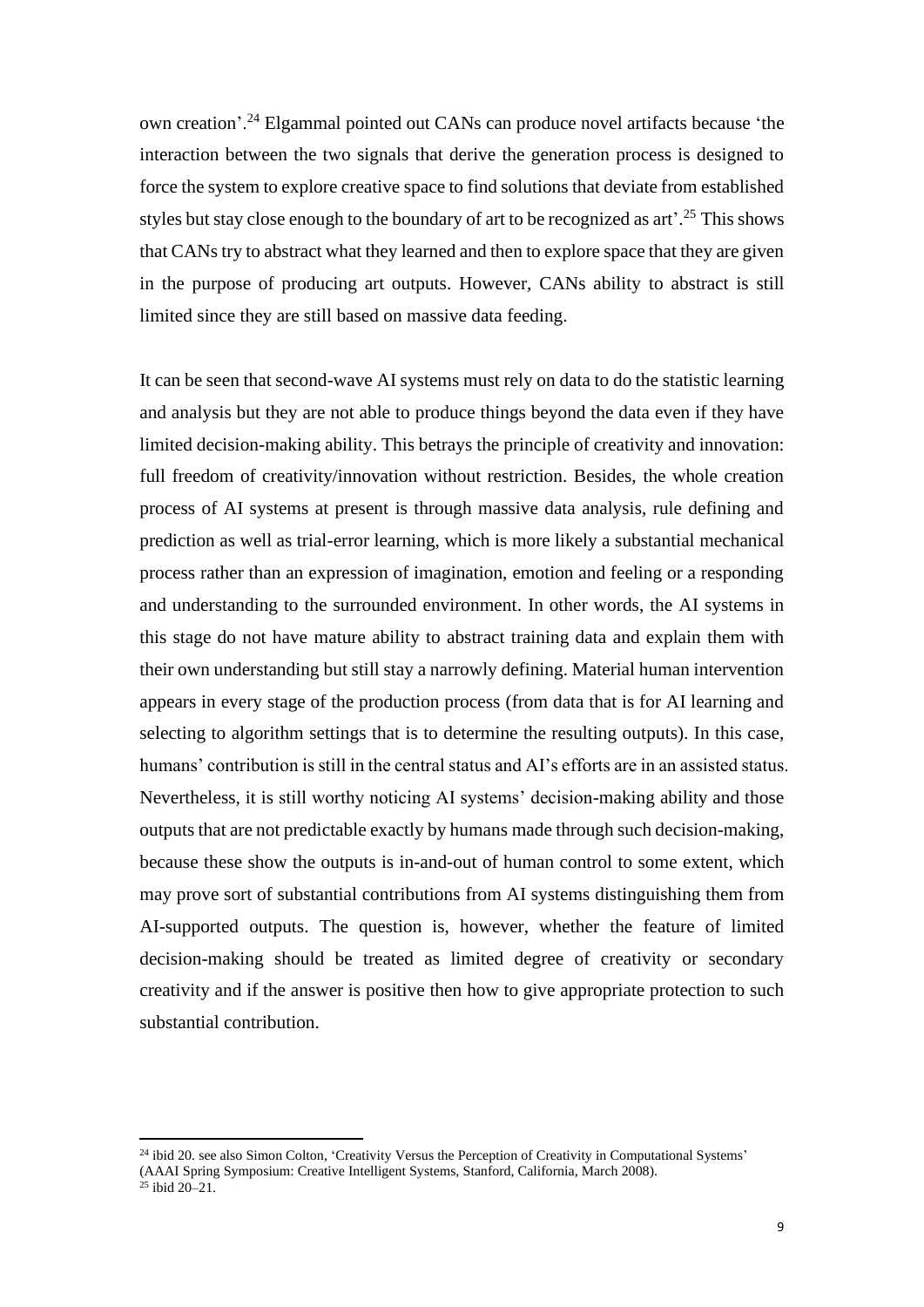#### **The Concept of "AI-generated"**

In the third wave of research in AI systems, AI will be in a stage of "contextual adaptation" according to Launchbury's presentation.<sup>26</sup> The computer scientists will create systems that 'construct contextual explanatory models'<sup>27</sup> so AI systems in this stage would understand and perceive the real world by themselves; they are no longer to learn from massive data but learn more from an understanding of the real-world phenomena and reason with it. At that time, machines and people could communicate naturally. Launchbury concludes that the third-wave AI systems should have the ability to 'perceive rich, complex and subtle information, learn within an environment, abstract to create new meanings and reason to plan and to decide'.<sup>28</sup> From this point of view, the third-wave AI systems' intelligence would be much better than the previous ones and their thinking model starts to be closer as that of humans. The third-wave AI systems will learn from training data but they require fewer data samples for their training purposes, which has much improvement than that of second-wave AI systems. This is because they have the ability of explanation and understanding why or why not before making decisions. Furthermore, a key ability for AI systems at this stage is to abstract perceived information and more importantly "creates" new meanings by themselves based on their abstracting and explanation – this is no doubt substantially affect their reasoning and decision making. In the whole process, there will be a minimised human intervention. From this point of view, AI systems in this stage start thinking by themselves: they are seeking for an internal connection among perceived environment, their explanation and reasoning, and then integrate them in some way, which would open a door for AI systems to explore novel things and eventually towards a creation/innovation. Therefore, an output made by such AI systems as "AI-generated outputs". Some scholars predict there will be a fourth-wave AI system which they call Artificial General Intelligence (AGI) and Artificial Super Intelligence (ASI).<sup>29</sup> AGI and ASI could perform any intellectual task that humans can. However, no matter the thirdwave AI system or the predicted fourth-wave ones, the key is AI can abstract perceived information and start making themselves think about the meanings behind them. This is a sign of creativity/innovation.

 $26$  above n 4.

 $27$  ibid.

<sup>28</sup> ibid.

<sup>&</sup>lt;sup>29</sup> Waymond Rodgers, Artificial Intelligence in a Throughput Model: Some Major Algorithms (Routledge 2020) 3.